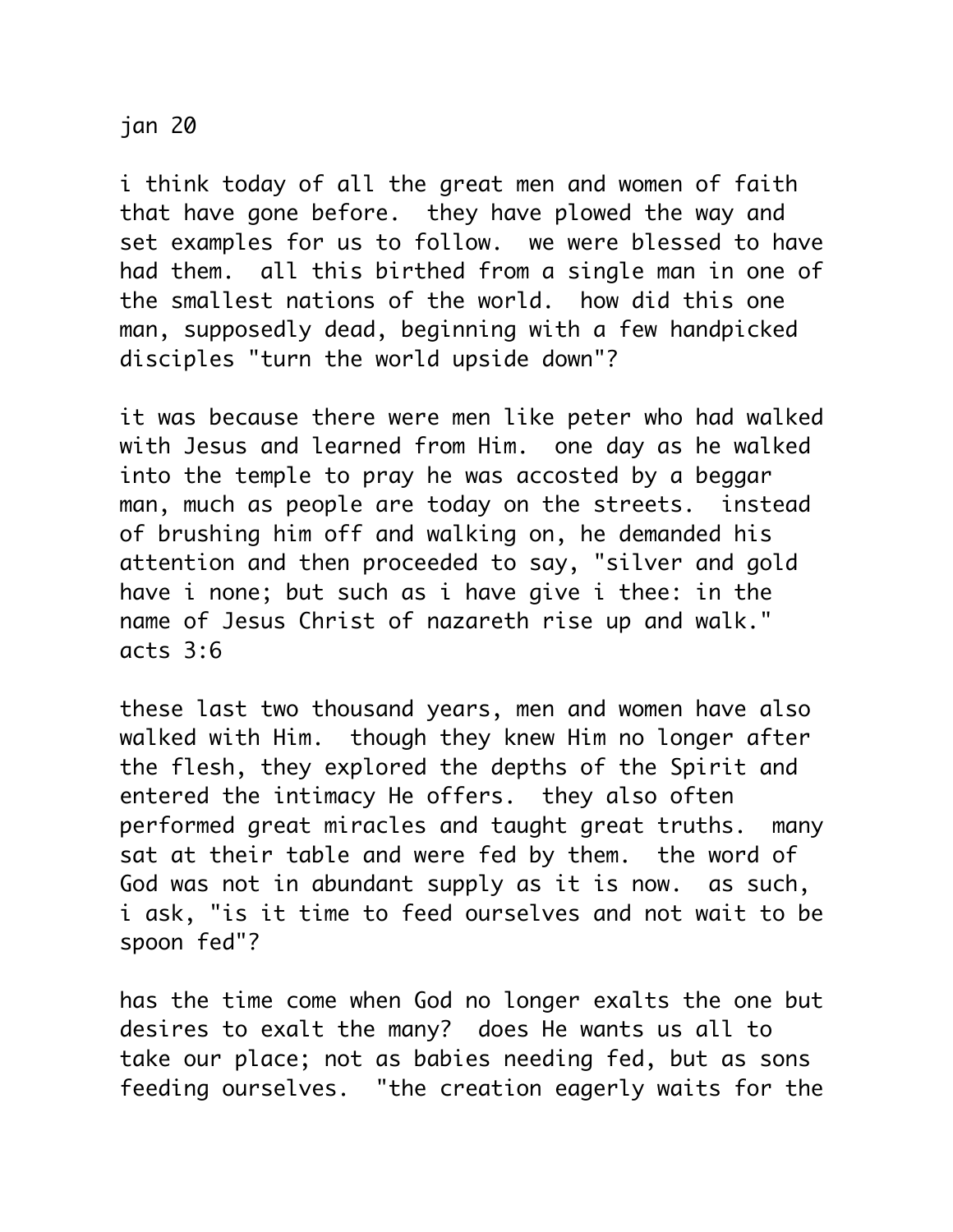revealing of the sons of God". rom 8:19 and rom 8:22 says "the whole creation groans and labors with birth pangs" waiting for that revealing. this earth is a creation and even now it senses the revealing is near and is in travail. the birth pains are growing in intensity, obvious to anyone watching.

could a few people today, walking in His power and glory, again turn the world upside down? it would require "they did not love their lives to the death". rev 12:11 it says they overcame by the blood of the lamb and the word of their testimony. perhaps we all can claim a testimony, but have we forgotten the blood? years past i can remember people pleading the blood. any bad situation or even the thoughts attempting to enter our minds, the blood of Jesus would be pleaded. this was our victory card, our trump card. it was the authority which automatically prevailed over all others.

the church has always experienced it's greatest growth and glory in times of persecution. is that perhaps because it is then we draw closer to the One who truly matters. i think those times of persecution are now spreading farther than the few boundaries it was once limited to. countries that were long spreaders of the word must now becoming defenders of the word.

canada just passed a bill that claims parts of the bible are myth. the promotion and sharing of biblical teachings will be a jailable offence that officially "causes harm to society". a person is expected to present love as acceptance; acceptance of any perversion from the word of God.